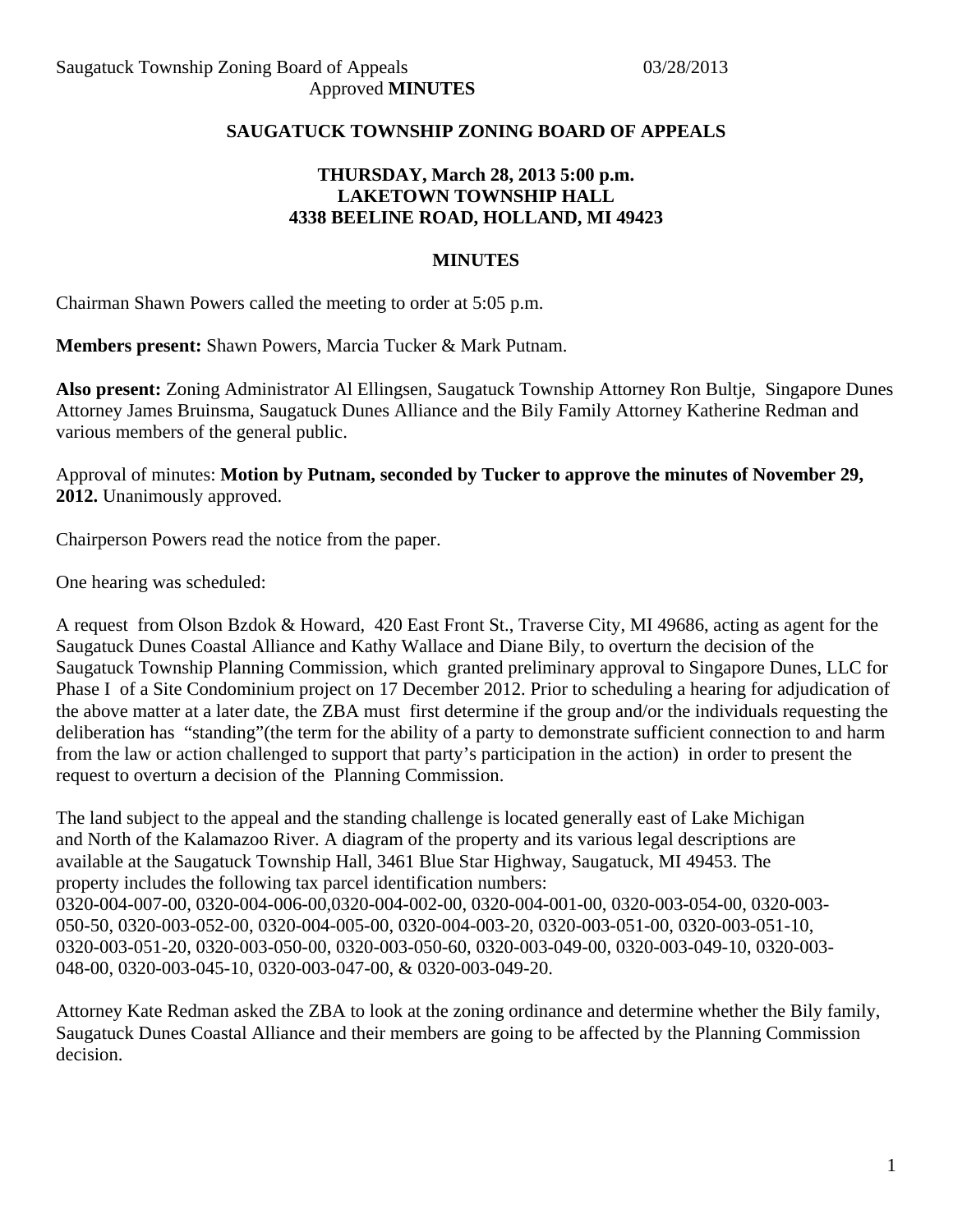Attorney Redman pointed out that the word "standing" is a legal doctrine that courts apply to determine if a party to a lawsuit is properly before the court. The ZBA is an administrative body and not a court. The ZBA's authority is defined by the Michigan Zoning Enabling Act. The Enabling Act allows a township to determine who has the right to appeal a decision to the ZBA.

Attorney Redman stated that the Bily's cottage view would overlook the proposed 25 homes and that the natural area would be gone. The development would increase the noise level due to the boats.

Attorney Redman stated that the Coastal Alliance would be affected also by the development. The Coastal Alliance is to protect and preserve the natural geography, historical heritage, and rural character of the Saugatuck Dunes coastal region in the Kalamazoo River Watershed, beginning with the Saugatuck Dunes.

Attorney Redman stated that the Planning Commission had been incorrectly advised regarding the open space.

Attorney Redman stated that the ZBA must hear appeals from parties who are either affected by or aggrieved by a zoning decision by the Planning Commission. An "aggrieved party" is considered a party that will suffer "special damages". Such as the project blocking a neighbor's lake view, character of the neighborhood, wetland being disturbed, damage to plant or wildlife that is subject to observation or study.

Letters and Affidavits received from individuals that are concerned about the development:

- 1. Marcia Perry, 6248 Blue Star Hwy, Laketown Township
- 2. Ann Luft, 5851 141<sup>st</sup>. Ave, Holland
- 3. Russ Harris,  $3481\,64^{\text{th}}$  St, Saugatuck Township
- 4. Suzanne Dixon, 797 Center St, Douglas
- 5. Wendell Garvelink, 3513 Keppel Lane, Saugatuck Township
- 6. Mike Johnson, 399 Park Street, Saugatuck City
- 7. Kathy Roper, 2932 Peach Creek Court, Saugatuck Township
- 8. Keith Charak, 938 Center Street, Douglas
- 9. David Swan, 345 Griffith Street, Saugatuck City
- 10. Liz Engel, 3041 Indian Point Road, Saugatuck Township
- 11. James Cook, 3507 64<sup>th</sup> Street, Saugatuck Township
- 12. Rick Brigham, 393 Fremont Street, Douglas
- 13. Lissa Leege, Professor of Biology & Director, Center for Sustainability, 301 S. Edgwood Dr. Statesboro, GA 30458
- 14. Diane Bily, 3524 Dugout Rd, Saugatuck Township
- 15. Kathi Bily-Wallace, 3524 Dugout Rd, Saugatuck Township
- 16. Kristin A. Sherfinski,411 W Park Ave. Waukesha, WI 53186
- 17. Peter G. Murphy, Professor Emeritus, East Lansing
- 18. William J. Cook, Associate General Counsel,
- 19. Shawn Seymour, LSL Planning, Inc
- 20. Scott Howard, Olson Bzdok & Howard
- 21. Kate Redman, Olson Bzdok & Howard

Attorney James Bruinsma stated that there are only 2 parcels involved in the development (0320-004-007-00 & 0320-004-006-00) and that they are the furthest parcels from the appellant's parcel, The Bily's.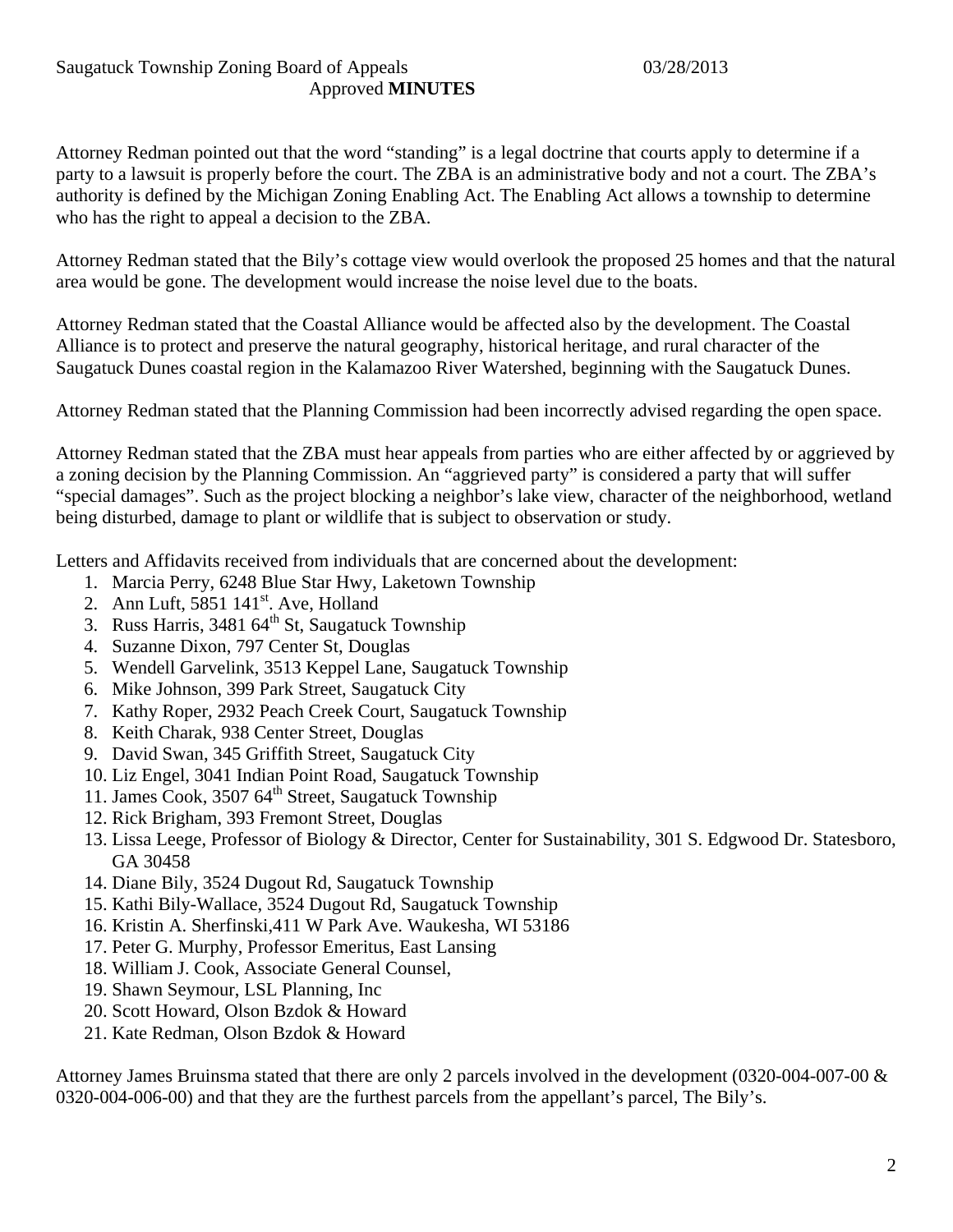Attorney Bruinsma mentioned he just received materials this afternoon from the appellant. He briefly looked at the new materials.

Attorney Bruinsma stated that the Planning Commission gave preliminary approval for a site condominium for up to 25 single-family homes on more than 80 acres of land. The circulation road that will be the extension to a private road to connect to 135<sup>th</sup> Ave is still up for review from the DEQ. The approval does not authorize the construction of any houses or buildings. Bruinsma stated that this preliminary approval has not caused any special damages to anyone.

Attorney Bruinsma stated that the 2 parcels in question are at least 2500 ft. from the Bily's home, and there are other homes much closer than that. Bruinsma mentioned that the Bily's view west of their home is a natural area which they are looking at and is private property owned by Mr.McClendon.

Attorney Bruinsma stated that a General Law Township, which follows the Zoning Enabling Act, specifies in a section the appellant's rights and limits standing to parties that are aggrieved. Only a party aggrieved may appeal to the ZBA.

Attorney Bruinsma is asking the ZBA to find the appellant's appeal do not have standing, nor do they meet the statutory test as an aggrieved person.

# **Public Comment:**

Larry Dickie, 6108 Old Allegan Rd. Saugatuck Township, representing the Kalamazoo River Preservation Association. The association works to protect alongside the Kalamazoo River.

Dayle Harrison, 3108 62nd St. Saugatuck Township, brought up related appeals regarding adjoining municipalities, referring to the Swing Bridge Development in Douglas and Harbor Condominium Project and also a law suit that was filed from the Ravines project and submitted a letter regarding that.

Lesa Werme, 671 Spear St. Saugatuck, stated she was against the development.

Joe Milauckas, 2887 Lakeshore Dr., Saugatuck Township, if the Planning Commission made a mistake by approving the development, who would have the ability to take a second look at it?

Kathy Roper, 2932 Peach Creek, Saugatuck Township, feels the Bily's have a right to appeal because they adjacent owners.

David Swan, 345 Griffith St. Saugatuck, feels property owners will be negatively impacted by this development. Feels it will have an impact on the global wetlands.

Chairperson Powers closed the public portion of the hearing at 6:10 p.m.

The Board asked for legal counsel from Attorney Ron Bultje.

Attorney Ron Bultje stated that the Zoning Enabling Act, Sec. 604. (1) An appeal to the zoning board of appeals may be taken by a person aggrieved or by an officer, department, board, or bureau of this state or the local unit of government. Bultje mentioned several cases related to "party aggrieved".